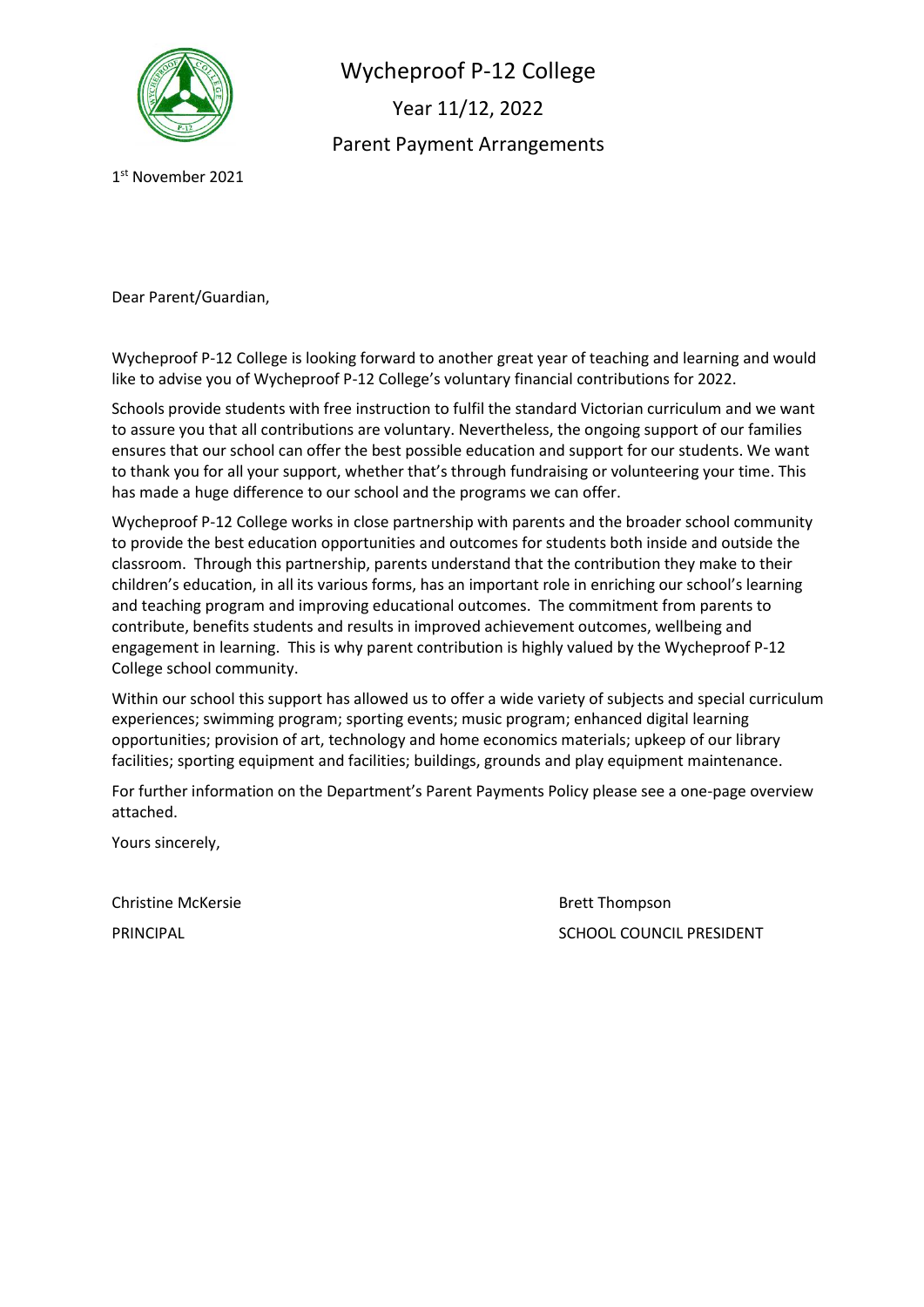

Year 11/12, 2022

Parent Payment Arrangements

## **Student Name:**

### **Curriculum Contributions & Other Contributions**

*Curriculum Contributions* - Items and activities that students use, or participate in, to access the Curriculum.

*Other Contributions* - Non-curriculum Items and activities that students use, or participate in

**THESE ITEMS ARE VOLUNTARY**

| <b>Curriculum Contributions</b>                                                                                                                                                                                                                                                                                                                    | Amount               |
|----------------------------------------------------------------------------------------------------------------------------------------------------------------------------------------------------------------------------------------------------------------------------------------------------------------------------------------------------|----------------------|
| Year 11/12 classroom consumables, materials, equipment                                                                                                                                                                                                                                                                                             |                      |
| Subject materials, transport for sports days, camps & excursions, cultural<br>$\bullet$<br>activities, reports, diary, ICT access & upkeep, library & classroom books,<br>photocopying & printing for student learning resources, practice exam and<br>study materials, access to Edrolo and revision lectures<br>Year 11/12 Notebook<br>$\bullet$ | \$230.00<br>\$110.00 |
| <b>Other Contributions</b>                                                                                                                                                                                                                                                                                                                         | <b>Amount</b>        |
| Newsletter                                                                                                                                                                                                                                                                                                                                         | \$20.00              |
| <b>Total Amount</b>                                                                                                                                                                                                                                                                                                                                | S360.00              |

### **Educational items for students to own**

A list of recommended stationery items for students in Years 11/12 will be sent home at the end of Term 4. Students will be advised of required VCE Text books to purchase.

*The school recommends you purchase a set of headphones for your child to individually own and use.*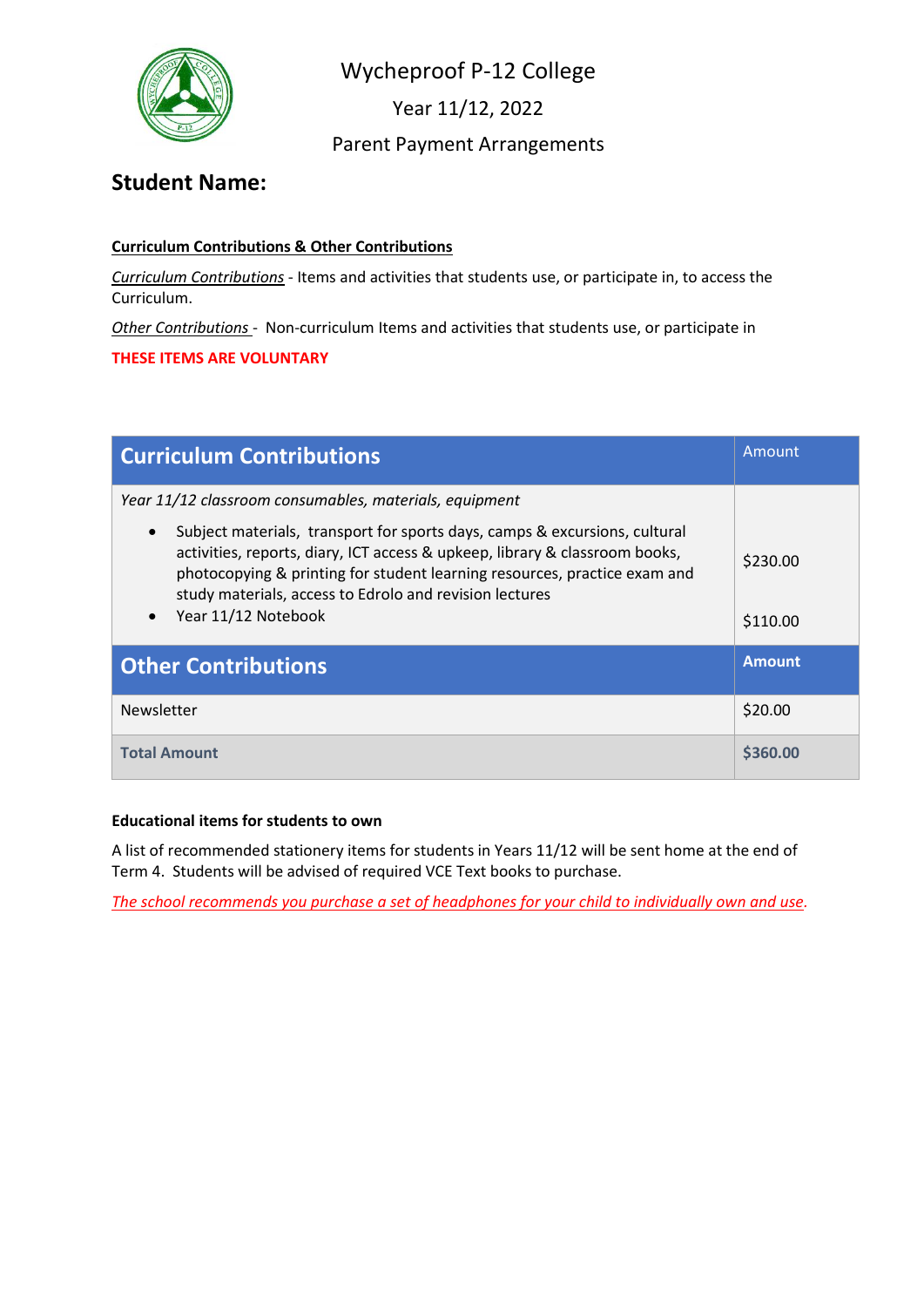

Year 11/12, 2022

### Parent Payment Arrangements

New payment procedures

- The Department of Education and Training has sought to clarify the Parent Payments Policy for 2022 to remove any ambiguity relating to parents' financial contributions to schools.
- Changes to how schools request contributions have been made accordingly.

### Parent Payment Categories

- o **Curriculum Contributions** (previously known as Essential Student Learning Items) support items and activities that help deliver fundamental curriculum or subject learning e.g. General classroom materials and equipment. Curriculum Contributions are *Voluntary*.
- o **Other Contributions** (previously known as Voluntary Contributions) support the school's operation and function more generally e.g. Parent communication tools and school building enhancements. Other Contributions are *Voluntary*.
- o Payments for **Extra-Curricular Items and Activities** (previously known as Optional Items) provide for items and activities over and above what is needed to deliver fundamental curriculum learning. These *user-pays* contributions enhance the schooling experience for students e.g. Optional camps, excursions and events
- Internal invoicing and receipt practices have also changed in relation to the way contributions are processed. Schools will no longer send out invoices and statements for **Curriculum** and **Other Contributions**.
- Parents simply view contribution requests at the beginning of the year, then make their contributions using the payment methods provided.
- Parents may receive Invoices and statements for **Extra-Curricular Items and Activities**. These are often confirmed throughout the year for camps, excursions, special events and other activities or items.

### **Financial Support for Families**

Wycheproof P-12 College understands that some families may experience financial difficulty and offers a range of support options, including:

- Camps, Sports and Excursions Fund
- Second hand uniform
- State Schools Relief

For a confidential discussion about accessing these services, or if you would like to discuss alternative payment arrangements for *extra-curricular items and activities* contact: Cathy Grant

Ph: 03 5493 7409 | Email: catherine.grant@education.vic.gov.au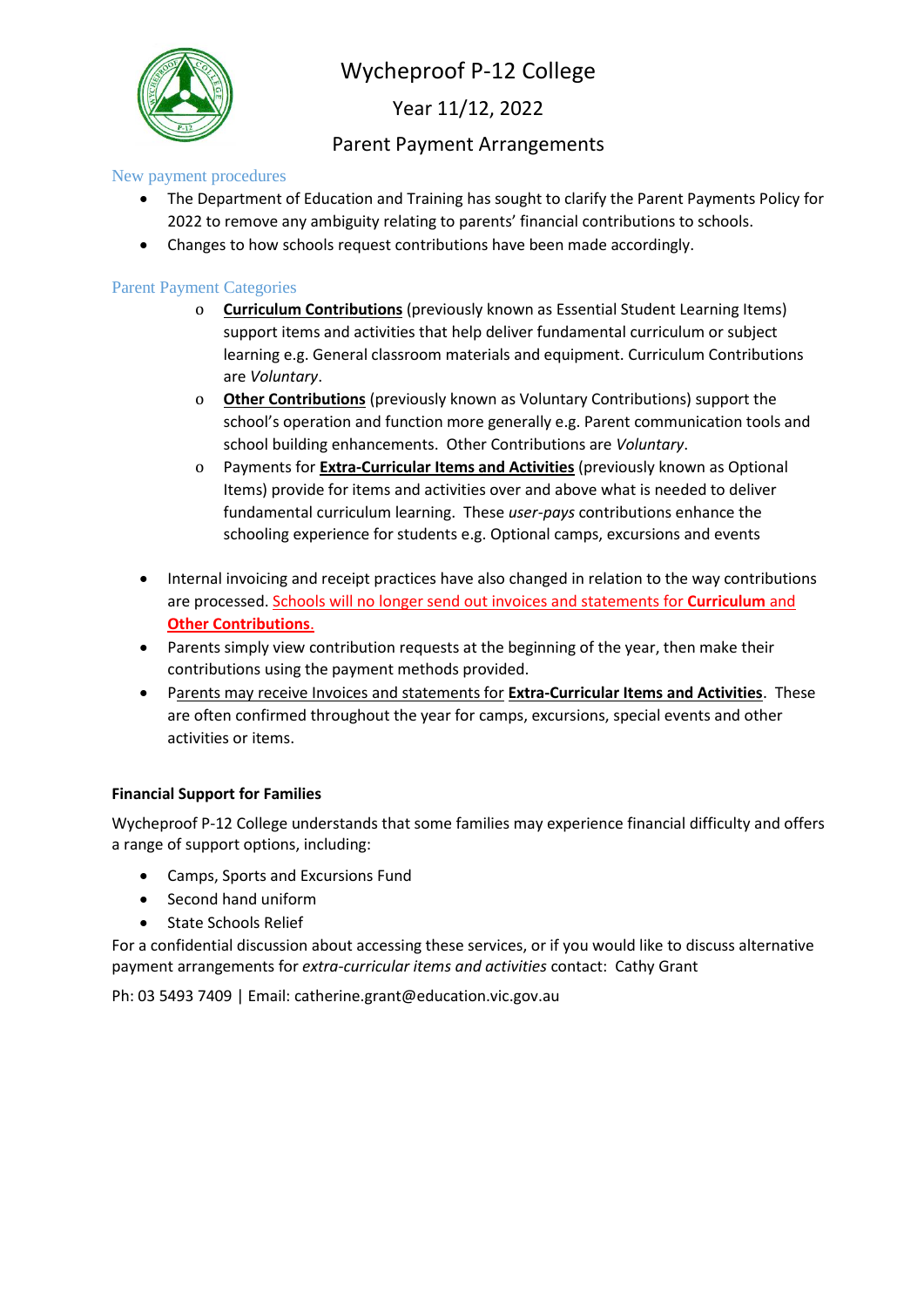

Year 11/12, 2022

### Parent Payment Arrangements

#### **Extra-Curricular Items and Activities**

Wycheproof P-12 College offers a range of items and activities that enhance or broaden the schooling experience of students and are above and beyond what the school provides in order to deliver the Curriculum. These are provided on a *user-pays* basis. Families will be notified of these activities and the exact costs associated in advance.

The table below is used as a guide only.

| <b>Extra-Curricular Items and Activities</b>                                                                                                                                                  | <b>Amount</b>       |
|-----------------------------------------------------------------------------------------------------------------------------------------------------------------------------------------------|---------------------|
| Optional Year 11 Work Experience Program, Term 1 or 2                                                                                                                                         | \$300.00 approx.    |
| Optional Year 12 Uni/TAFE Orientation, Melbourne/Geelong, Term 1                                                                                                                              | \$200.00 approx.    |
| Optional Year 12 Valedictory Dinner, Term 4                                                                                                                                                   | \$35.00 p/p approx. |
| Optional Year 11/12 Music Equipment Hire                                                                                                                                                      | <b>TBA</b>          |
| VET: Some students undertaking subjects at the NCTTC may have the<br>opportunity to purchase items or goods related to their studies.<br>Parents will be advised in advance of related costs. | <b>TBA</b>          |
| School Magazine: Each family will be issued with ONE school magazine,<br>FREE of charge with compliments from School Council. Extra magazines<br>may be purchased for \$25.00 each            | \$25.00             |
| <b>Total Extra-curricular Items and Activities</b>                                                                                                                                            |                     |